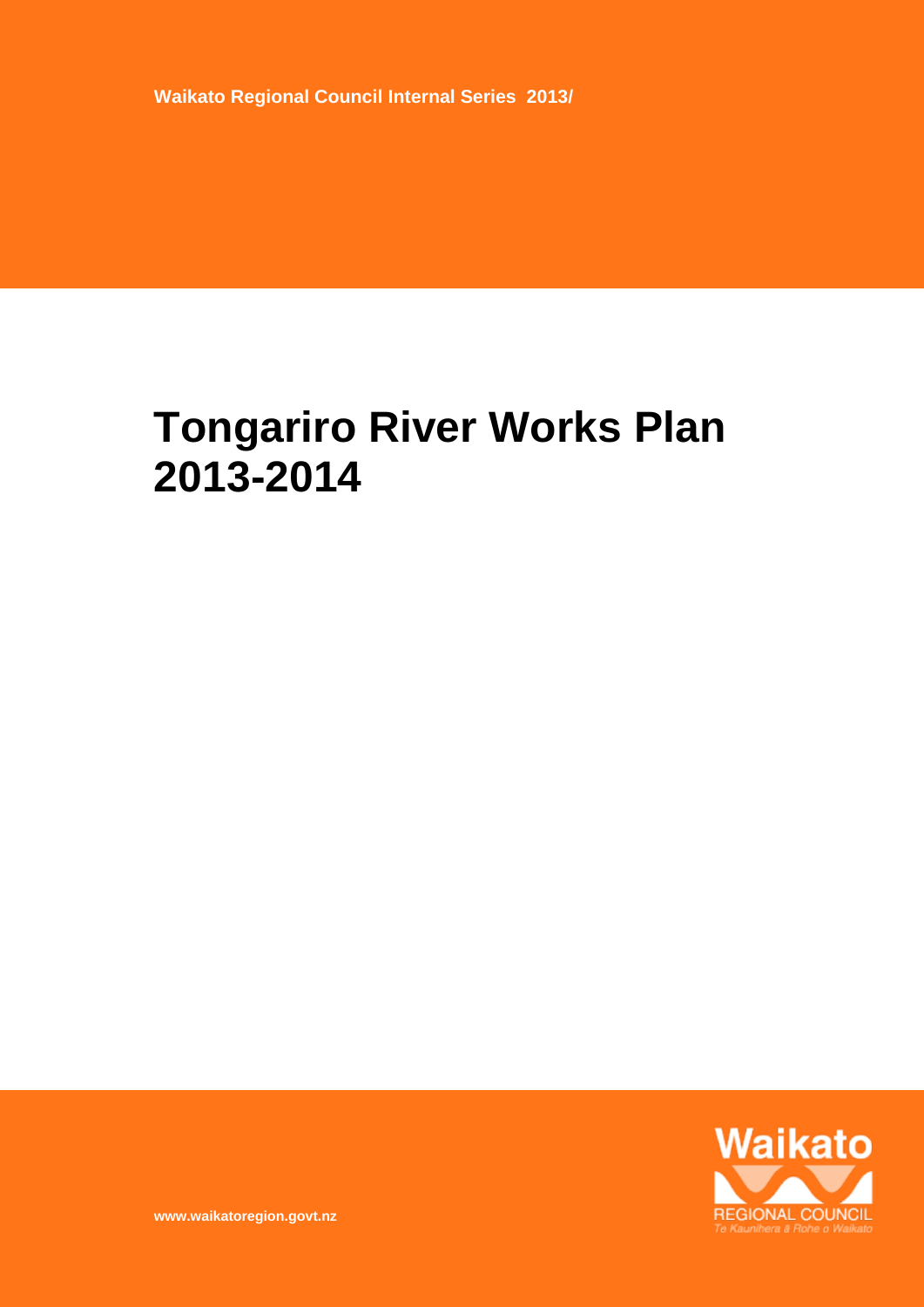Prepared by: Todd Baldwin

For: Waikato Regional Council Private Bag 3038 Waikato Mail Centre HAMILTON 3240

23 May 2013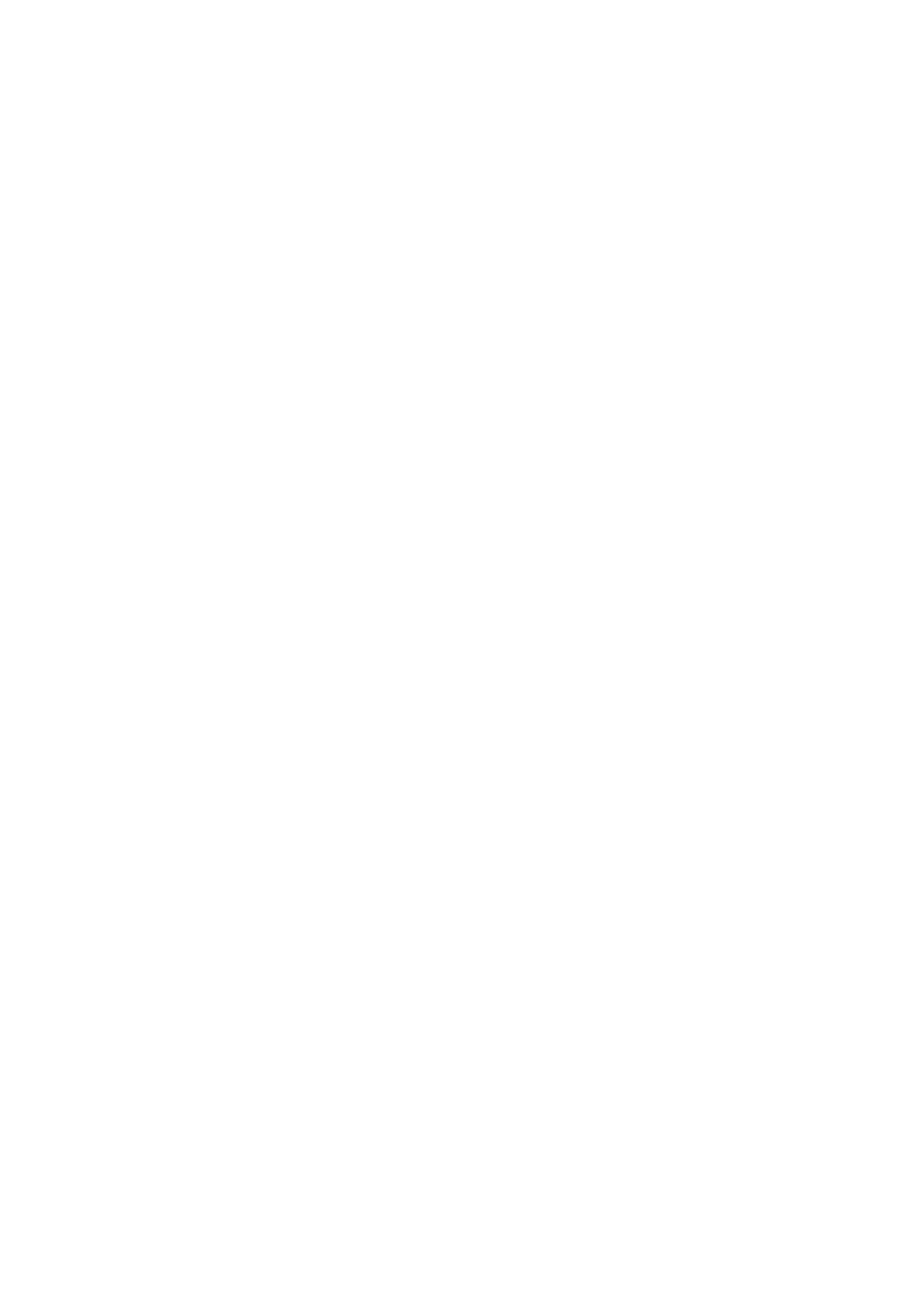#### **Disclaimer**

This internal series report has been prepared for the use of Waikato Regional Council as a reference document and as such does not constitute Council"s policy.

Council requests that if excerpts or inferences are drawn from this document for further use by individuals or organisations, due care should be taken to ensure that the appropriate context has been preserved, and is accurately reflected and referenced in any subsequent spoken or written communication.

While Waikato Regional Council has exercised all reasonable skill and care in controlling the contents of this report, Council accepts no liability in contract, tort or otherwise, for any loss, damage, injury or expense (whether direct, indirect or consequential) arising out of the provision of this information or its use by you or any other party.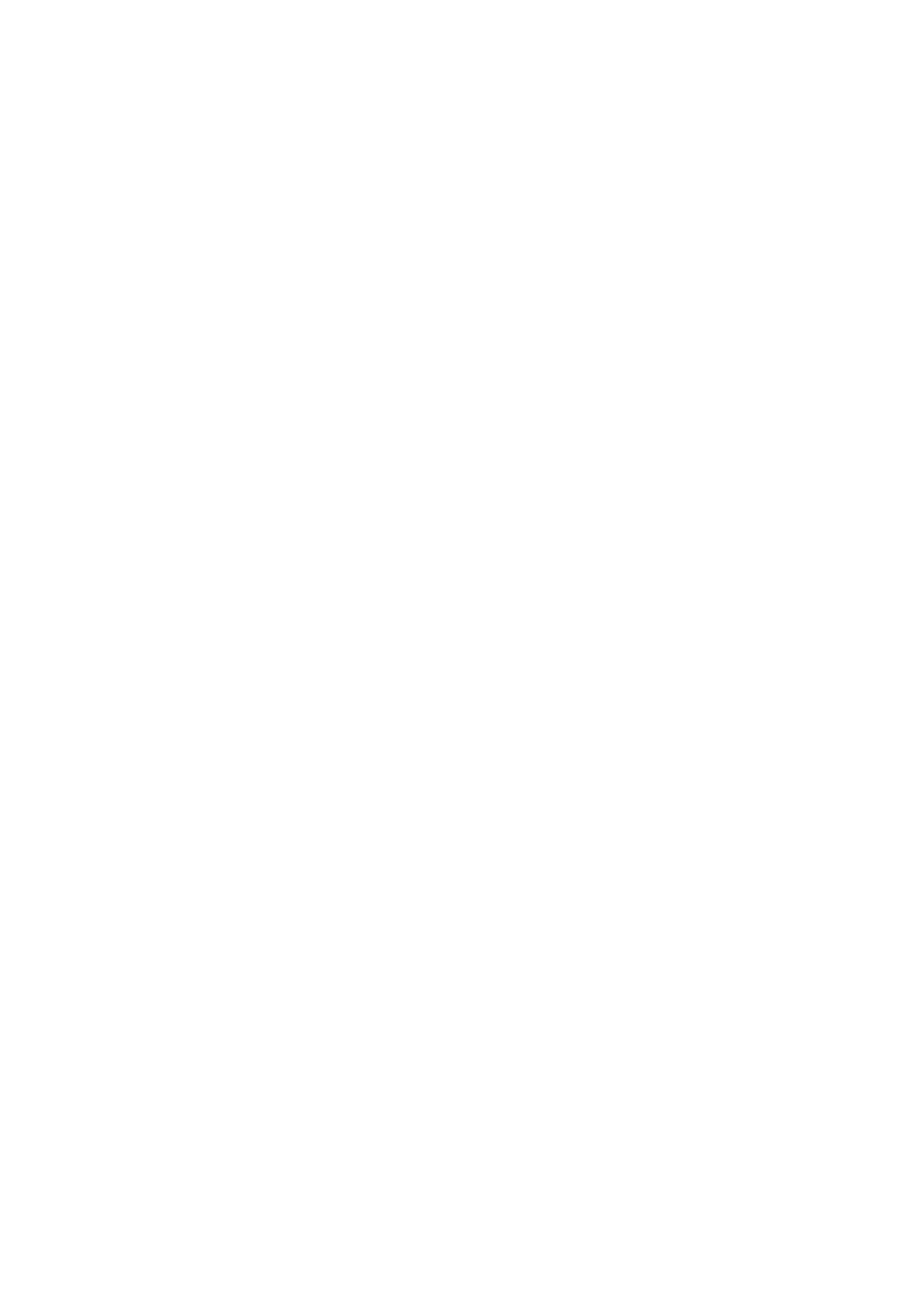# **Table of Contents**

| 1            |                                                   | <b>Introduction</b>                                  |              |
|--------------|---------------------------------------------------|------------------------------------------------------|--------------|
| $\mathbf{2}$ |                                                   | <b>Background</b>                                    | 1            |
| 3            |                                                   | <b>Assessment of Current River Issues April 2013</b> | $\mathbf{2}$ |
| 4            | <b>Annual Works Programme</b>                     |                                                      | 3            |
|              | 4.1                                               | Works site meeting                                   | 3            |
|              | 4.2                                               | Description and nature of works                      | 3            |
|              | 4.3                                               | Primary consideration of timing of works             | 4            |
|              | 4.4                                               | Monitoring and Mitigation                            | 4            |
|              | 441                                               | <b>Best Practice Guidelines</b>                      | 4            |
|              |                                                   | 4.4.2 Other Mitigation Measures                      | 4            |
|              |                                                   | 4.4.3 Consent Compliance Monitoring                  | 5            |
|              | 4.5                                               | Detailed work plan: Herekiekie Stopbank Maintenance  | 5            |
|              | 4.6                                               | <b>Tongariro River Vegetation Management</b>         | 8            |
| 5            | <b>Appendix One: Resource Consent Conditions.</b> |                                                      | 10           |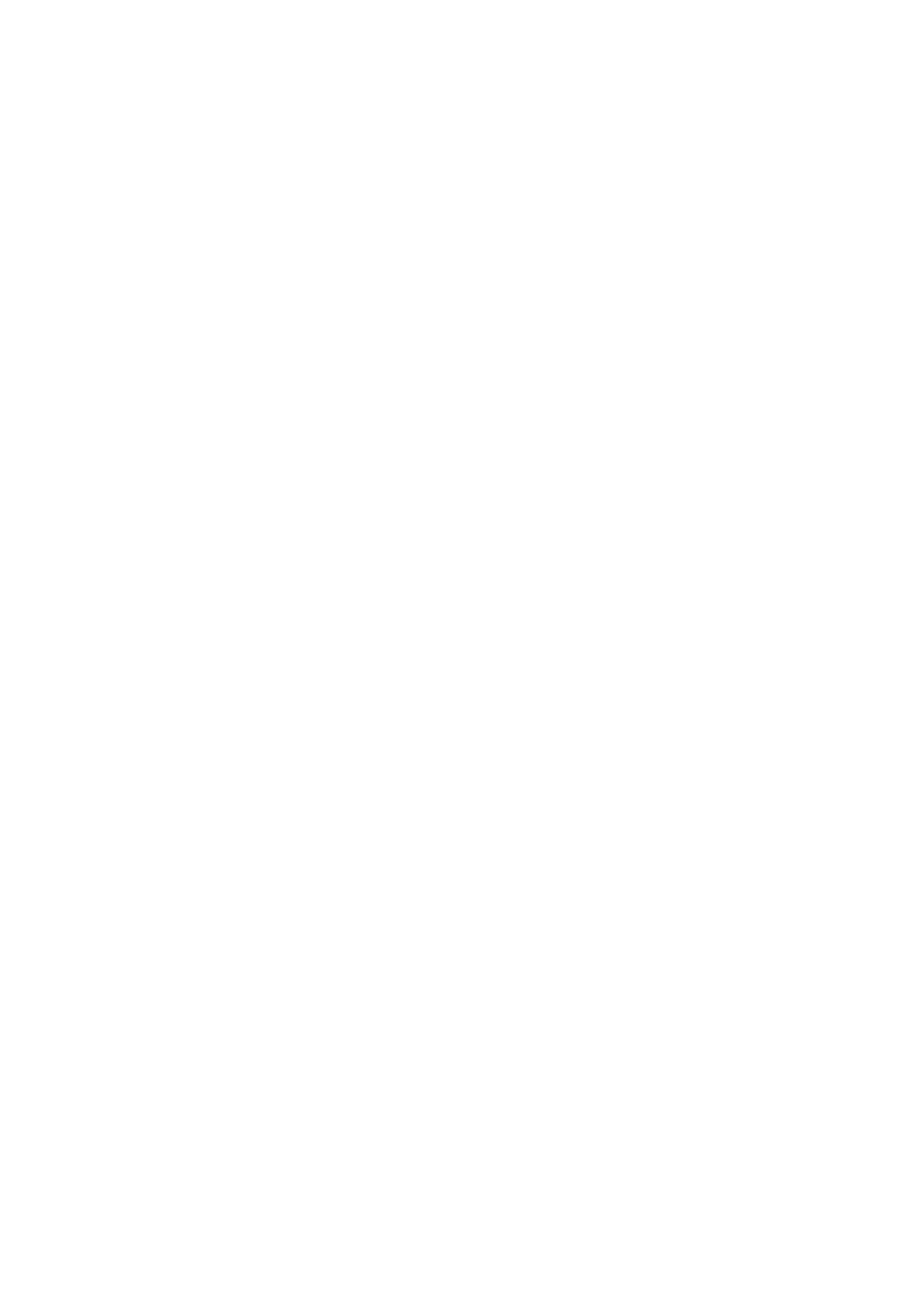# <span id="page-8-0"></span>**1 Introduction**

Waikato Regional Council maintains and operates a flood protection scheme on the Tongariro River to protect the Turangi Community from flooding. The Council holds comprehensive Resource Consents for the maintenance of this flood protection scheme. As part of the consent conditions, an annual work plan for the maintenance of the scheme is required for consultation with affected parties. This document outlines the works proposed for the following year, and follows on from the "Tongariro River Flood Control Scheme Management plan for floodway maintenance 2012" (Doc # 1972444). The assessment identifies current issues within the flood scheme and maintenance required for the 2013-14 season.

# <span id="page-8-1"></span>**2 Background**

Waikato Regional Council has constructed a flood protection scheme on the Tongariro River within Turangi Township to protect people and property from flooding up to a 100-year flow event (1% Annual Exceedance Probability = 1% AEP) in agreement with the community. The standard of protection is provided by the formed floodway that includes stopbanks, river channel, river banks, berms and flood plain.

In 2011, Resource consents were granted to the Waikato Regional Council's River and Catchment Services Group (RCS) for the management of the river floodway and flood protection scheme.

These consents are summarized as follows:

| RC#    | <b>Activity authorised</b>                                                                                                                                                            |
|--------|---------------------------------------------------------------------------------------------------------------------------------------------------------------------------------------|
| 121305 | Erosion control/flood protection works: gravel extraction up to<br>150,000cum/year, erosion control works and vegetation removal,<br>temporary diversion bunds and culvert crossings. |
| 121306 | Divert water and temporarily dam and divert water within the<br>Tongariro River.                                                                                                      |

These consents require that a Proposed Annual Works Plan be prepared and distributed to;

- a) Department Conservation
- b) Tongariro and Lake Taupo Anglers Club Inc
- c) Advocates for the Tongariro River
- d) Taupo Fishery Advisory Committee
- e) Tuwharetoa Maori Trust Board
- f) Ngati Turangitukua
- g) Genesis Energy
- h) Waipapa and Tokaanu Maori Lands Trust.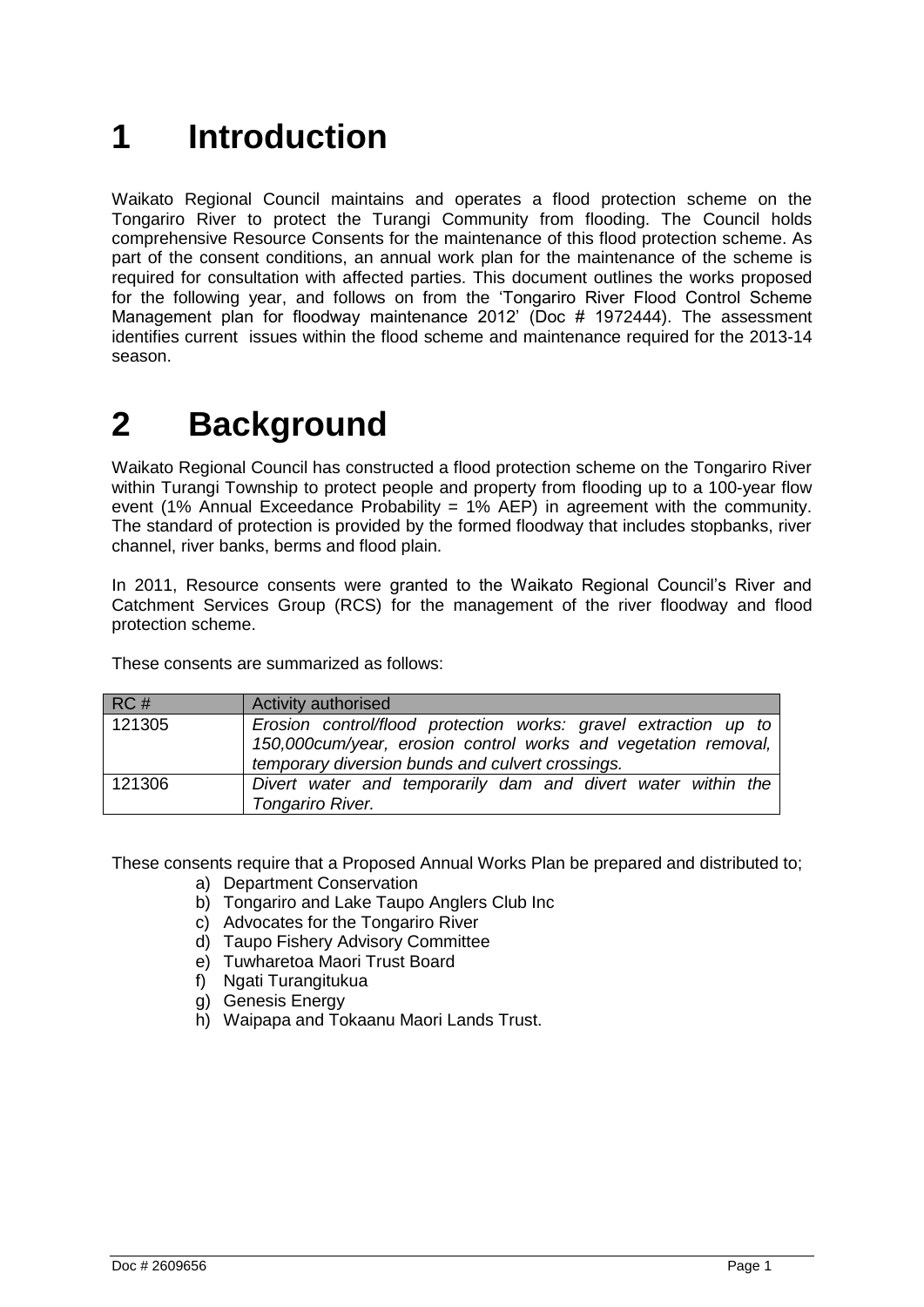# <span id="page-9-0"></span>**3 Assessment of Current River Issues April 2013**

The river channel position through the flood scheme has undergone many changes in the past and this can be expected to continue into the future. These changes will depend on the occurrence of future natural events such as floods, eruptions and major erosion events.

- a) Upstream of the SH1 Bridge in Turangi the bed has remained relatively stable over the last 12 months. Hydrologically, there has been limited activity in the river which would shift materials from this area. The channel has not altered to any significant degree through this area during this last year. The stopbanks and associated flood control assets have been inspected and should not require anything other than routine maintenance during this year. Some minor vegetation control may be undertaken, mainly to ensure the survey lines remain open and unobstructed. The island above the bridge will at this stage be retained as is, and only minor vegetation management, particularly small willows, will be undertaken. Any vegetation management within this island will primarily consist of chemical control rather than mechanical extraction.
- b) Downstream of Turangi major changes in the river"s position have occurred in recent history.

Through successive flood events and volcanic activity in the region, large amounts of gravels and fine sediments have been transported through the Tongariro catchment and into the main channel.

To maintain the flood scheme and design floodway, gravel and other sediment extraction is an ongoing activity in this part of the river. Works in the previous year removed approximately 15,000 cubic metres of sediment from the floodway. This material was of no commercial value and was re distributed into a redundant remnant river channel adjacent to the extraction site.

Willow removal from the floodway was undertaken over the 2011/2012 year. This maintenance of the flood protection scheme floodway was deemed essential to establishment of a suitable "coefficient of roughness" to pass the design flood flows. This has been largely successful in that flood flows are now able to move through the floodway relatively unhindered compared to before the works. The combination of sediment extraction and willow removal has resulted in the flood scheme now meeting its design specifications according to the latest model.

One result of willow and sediment extraction has been the number of willow stumps remaining in the river channel and banks between Swirl Pool and Delatours Pool. These are likely to slowly break down, however mechanical extraction could be deemed appropriate in some circumstances. Currently WRC is awaiting recommendations from DOC as to how the channels and fish habitat should be managed through this area. WRC has no plans at present to alter the existing bed not associated with river maintenance works, unless requests are made by DOC for specific alterations for fish habitat or access purposes. It is likely that a reasonable flood through this area will alter the existing channels regardless of human intervention. As this happens, the river bed will again be assessed to ensure flood scheme design specifications are being maintained.

c) The Herekieke St stopbank will require maintenance in the next year. This engineered structure has suffered minor degradation through successive flood events and has been identified for upgrade works in the next year to ensure it can function as it was designed. This is discussed in more detail in section 4.5 below. This work will make up the bulk of the planned work this year for the scheme.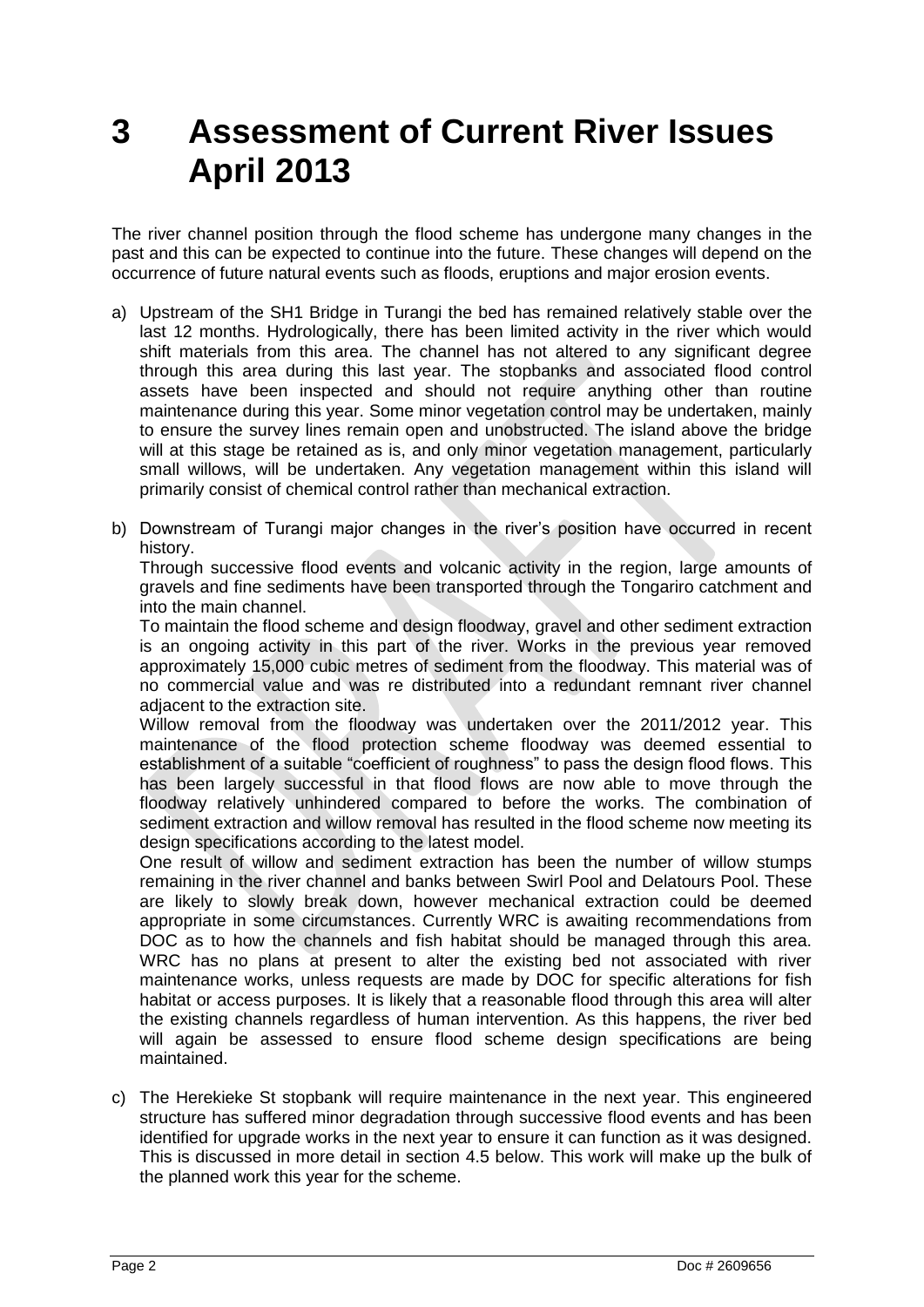- d) After the recent willow clearance, rapid re-growth of willow seedlings has been observed. During the summer of 2012-13, a spray programme was implemented which saw this regrowth killed. Although largely successful, follow up spraying will be required in the upcoming summer, as well as every year in the future. This area will not be allowed to re-infest with willow species. Desirable native species such as carex sp. And toi toi have become established and these will be allowed to continue to thrive. As identified in the management plan for the river, any woody plant over 1.5m within the main channel through the flood scheme will be targeted for removal or chemical control.
- e) One undesirable result of the willow removal programme was witnessed at Delatours Peninsula during the July 2012 floods. With the willows cleared from the entire peninsula, the river spilled over the bank and proceeded to erode the height of the peninsula in one section. This threatened to break through the bank, which would have created a new channel that would have bypassed Delatours bend. Emergency works were undertaken to stabilise the area, and the bank was reformed utilising local materials and vegetation layering methods. The bank is now back to pre-break out height and will be monitored through successive flood events. This site is particularly vulnerable to being cut through by natural processes, and in major flood events it is possible this could happen again. Any future breakouts at this location will be assessed at the time as to whether it is possible to keep the river in its original channel.
- f) Turangitukua funded through the Ngati Tuwharetoa Genesis Energy Fund have undertaken a river bank willow removal programme over the last five years downstream of Delatours pool. This work has opened the river up creating greater channel capacity. Some localised riverbank erosion has occurred and it may take some years for this new river regime to stabilise. With this last year of relatively stable flows, no further erosion issues have arisen. Turangitukua will continue with the management of this area of the river in partnership with Waikato Regional Council.
- g) This work plan relates to the issues in the river that impact on the flood control scheme. The annual monitoring program identifies loss of floodway capacity and erosion that may place river assets at risk. Assessment of the risk and the response in the first instance is managed by the Works Supervisor in consultation with the Zone Manager. Waikato Regional Council"s Technical team may be called upon, dependent on the severity or complexity of the issue.

# <span id="page-10-0"></span>**4 Annual Works Programme**

## <span id="page-10-1"></span>**4.1 Works site meeting**

In accordance with consent conditions, a pre-works site meeting will be scheduled with Works Supervisors, WRC staff, affected parties as listed in section 2, and contractors (if known). The purpose of this meeting is to advise interested parties of the works to be undertaken, the methodologies involved and any mitigation measures, and allow interested parties to raise any concerns with the scope of work so as they can be addressed before work plan is finalised.

## <span id="page-10-2"></span>**4.2 Description and nature of works**

Scheduled works during the 2013-2014 year relate to maintenance of existing structures. The main work will be maintenance of the Herekiekie stopbank and erosion protection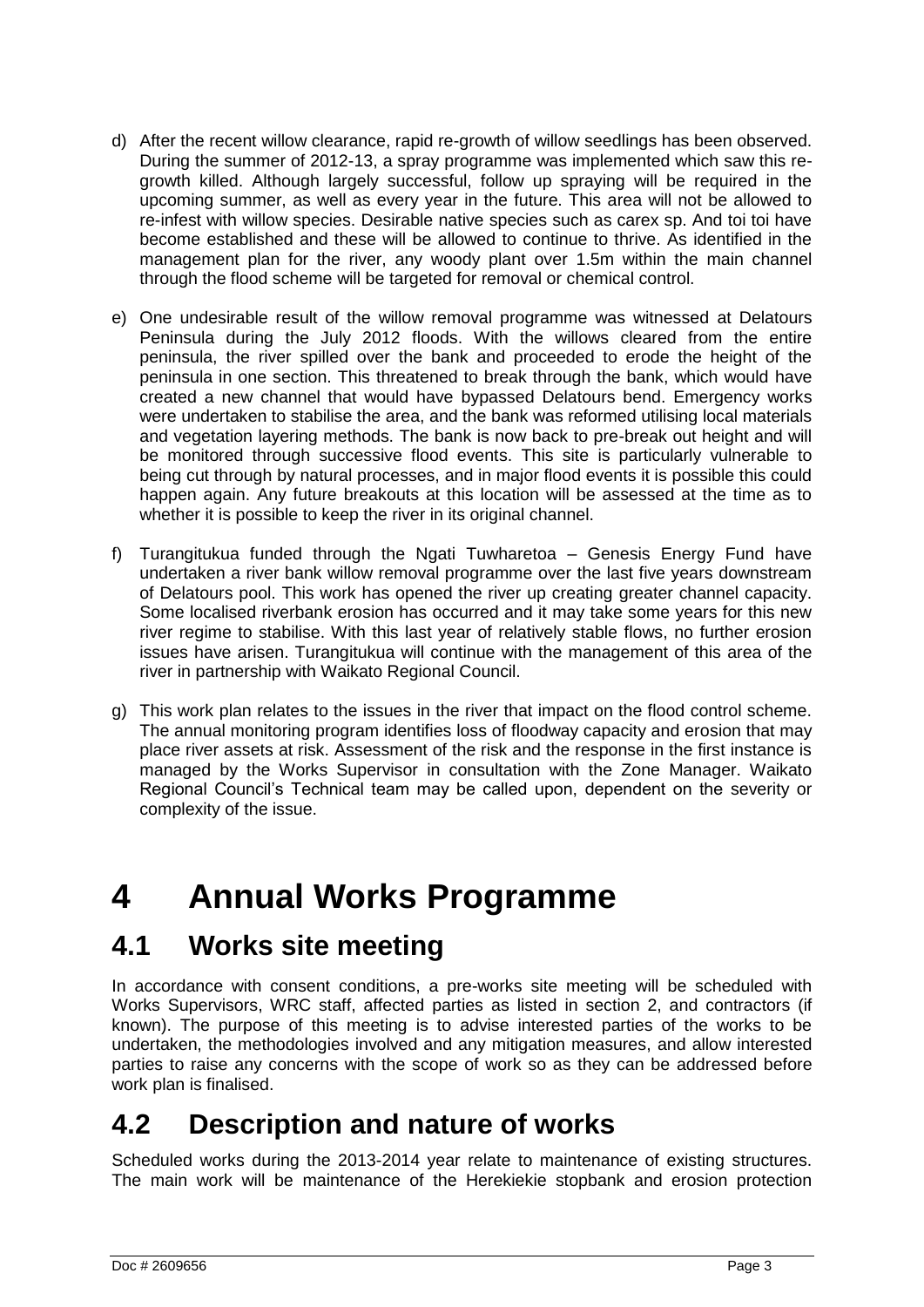structure. This is detailed in section 4.5. Other work will be vegetation management (generally a permitted activity). The scale of this is detailed in section 4.6.

Emergency works, such as after flood events, may be undertaken on occasion. In this case every effort will be taken to notify representatives from the parties listed in section 2 above.

## <span id="page-11-0"></span>**4.3 Primary consideration of timing of works**

The Tongariro River is a nationally significant Trout fishery. As such the timing of consented in stream works are limited to the months outside of May to October inclusive. This ensures work falls outside of the main trout spawning season.

The river is an internationally renowned trout fishing location. Although Trout fishing is popular all year, the least fishing activity on the river generally falls over the warmer summer months. For this reason works will be scheduled for mid to late summer. This will also coincide with seasonal low river levels. Representatives from DOC will be consulted at various stages prior to the works commencing to ensure the best possible outcomes in the event of late spawning runs or other such natural events.

Other recreational activities on the river include whitewater rafting and kayaking. The works planned for this year will have no impact on these activities.

## <span id="page-11-1"></span>**4.4 Monitoring and Mitigation**

All works will be carried out in accordance with the conditions of these consents. Monitoring and mitigation measures are outlined in the detailed work plan in section 4.5.

### <span id="page-11-2"></span>**4.4.1 Best Practice Guidelines**

All works will be carried out in accordance with Waikato Regional Council"s Best Practice Environmental Guidelines – Vegetation Management & Instream Works.

### <span id="page-11-3"></span>**4.4.2 Other Mitigation Measures**

### **4.4.2.1 Fishing and recreational access**

Access to fishing and recreational activities will be retained wherever possible. Access will only be restricted to work sites during hours of operation, and only to the small area where work is being carried out to ensure public safety.

### **4.4.2.2 Hazardous Substance Spillages**

All machinery will be refuelled, serviced and maintained in manner to ensure spillages of contaminants are prevented; and in a location that should a spill occur it will not enter a water way.

Spill prevention and response activities will be undertaken in accordance with the Waikato Regional Council"s Oil Spill Contingency Guidelines – River and Catchment Services Operations.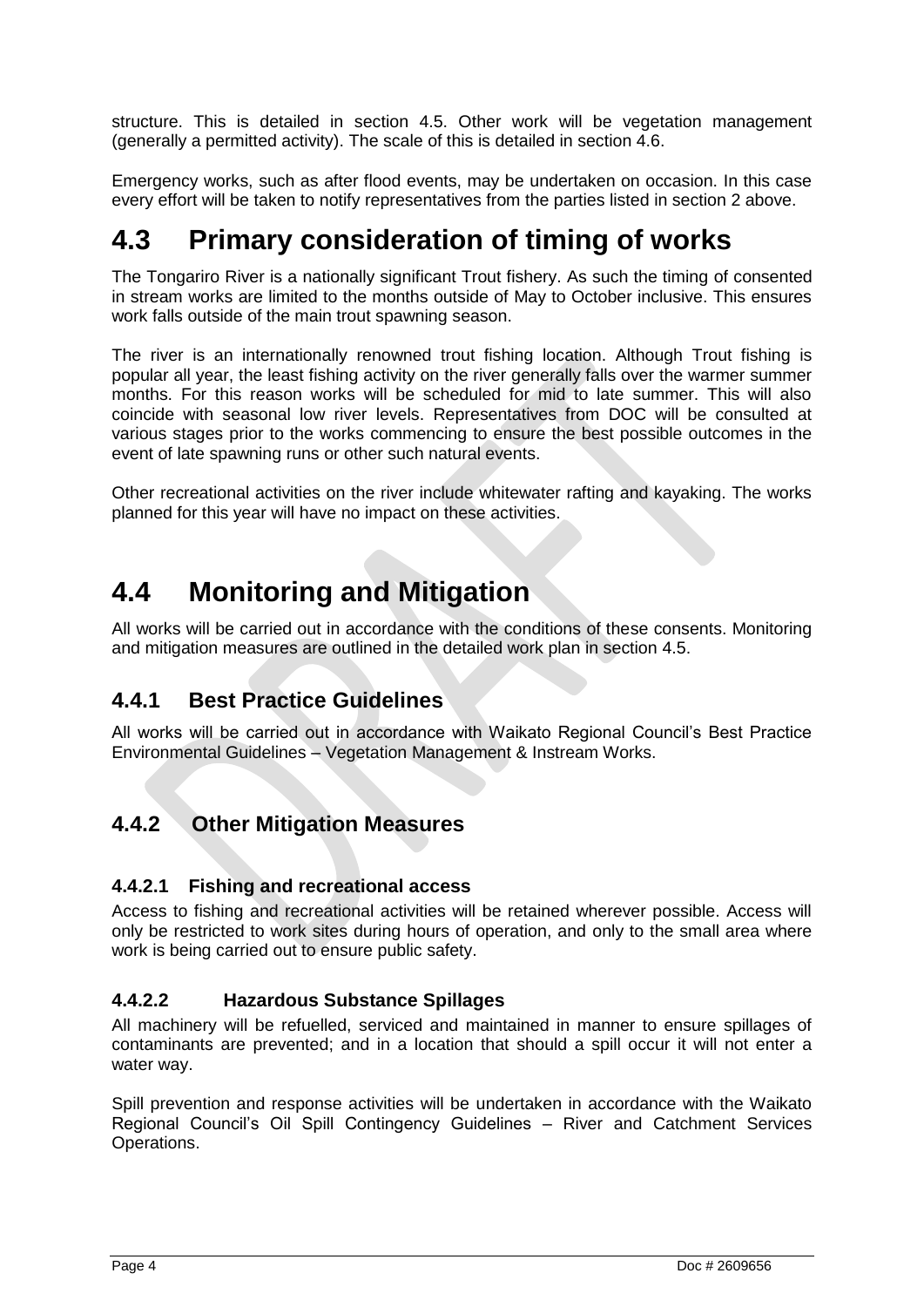Detailed spill prevention and response plans for each contract will be made available as part of the contract process. This plan will include lists of hazardous materials such as fuels, measures undertaken to prevent spills, work site map showing refuelling locations and fuel storage areas.

### **4.4.2.3 Dust**

It is expected that dust emissions from these works will be minimal. However, should dust become an issue which may result in an objectionable or offensive effect beyond the work site boundary, works shall cease until appropriate dust suppression measures are put in place. These measures may include the use of water carts or irrigation on the exposed areas; and slowing or minimising vehicle movement.

### <span id="page-12-0"></span>**4.4.3 Consent Compliance Monitoring**

A resource consent compliance monitoring regime has been developed in consultation with the Resource Use Group (RUG). The RCS Environmental team will be implementing this process.

All relevant resource consent conditions will be monitored and assessed. A Compliance Audit Report will be drafted, and reviewed by RUG prior to approval. This report will identify any areas of non-compliance and identify any remedial actions undertaken to rectify this non-compliance.

A representative number of sites will be selected for monitoring, based on the scale, location and sensitivity of the proposed sites.

## <span id="page-12-1"></span>**4.5 Detailed work plan: Herekiekie Stopbank Maintenance**

The riprap erosion control structure on the stopbank adjacent to Herekiekie St has been identified as requiring some localized top up and the face of this structure is steeper than ideal. This was highlighted last year but the works were not able to proceed due to budget constraints with the other gravel and willow work that occurred.

To undertake this work the river channel on the right will be diverted away from the right bank by blading deposited river material across from the centre island to form a bund upstream and downstream of the work site. Access for machinery will be from the right bank below the bridge. This will separate the work site from the main flow of the river and allow machinery to work without impacting on the main channel.

Rock will then be placed as required at the new toe by accessing from either the bed of the river or from the Herekiekie reserve. This rock will be positioned to slump if the channel was reformed during an event. It is predicted that this work will take approximately 3-4 weeks.

Keeping the river flow away from this structure may require on going work from time to time to ensure the flow path is through the centre of the river channel.

As the work site is adjacent to SH1, a traffic management plan will be implemented to the requirements of NZTA. All appropriate measures will be taken to ensure the site access is safe and meets the requirements of the traffic management plan.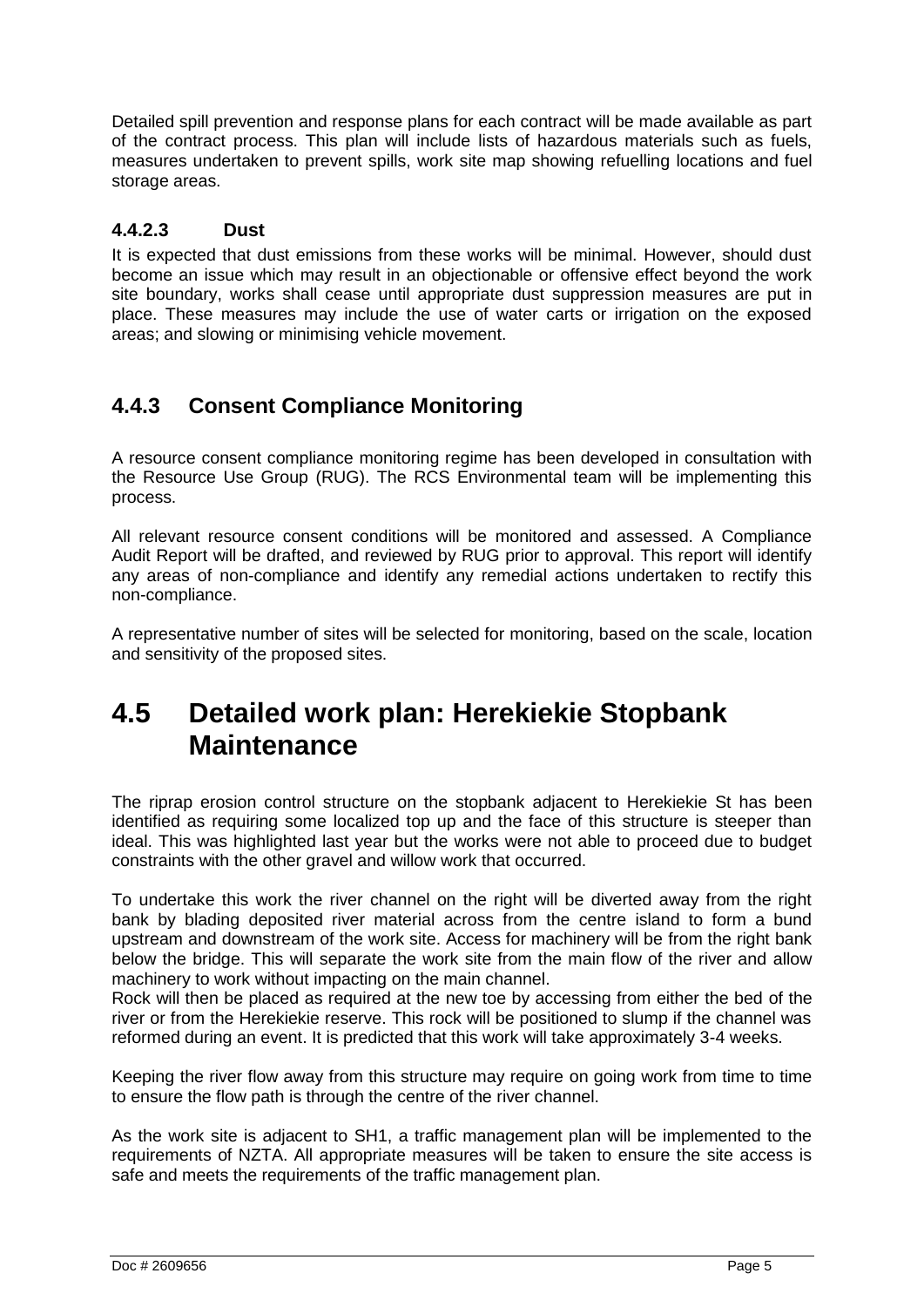Due to the highly visible and potentially sensitive location here the works will be undertaken with a high level of consultation, particularly with Turangatukua, DoC and fishery advocates. The bridge pool itself is a renowned fishing location and will need to be retained as far as possible. It is not anticipated that this work will disturb the main pool itself, however the tail end of the run below may be re directed away from the right bank.

As this structure is quite large, it is anticipated that a 2 year work programme be undertaken, in which the worst parts of the structure will be addressed in this year, and follow up maintenance will be completed in successive years.

| Tongariro River, Turangi. Herekiekie stopbank and erosion structure<br>Map Ref NZMS260 |                                                                                                                                                                                                                                                                                                                                                                                                                                                                                                                                                                                                                           |  |  |
|----------------------------------------------------------------------------------------|---------------------------------------------------------------------------------------------------------------------------------------------------------------------------------------------------------------------------------------------------------------------------------------------------------------------------------------------------------------------------------------------------------------------------------------------------------------------------------------------------------------------------------------------------------------------------------------------------------------------------|--|--|
| <b>Nature of Works</b>                                                                 | Repair of erosion control structure. Placement of rip<br>$\blacksquare$<br>rap rocks along face of stopbank.                                                                                                                                                                                                                                                                                                                                                                                                                                                                                                              |  |  |
| <b>Scale, Timing &amp; Duration</b>                                                    | 100 lineal metres of bank erosion protection.<br>$\blacksquare$<br>Scheduled Late January- February 2014<br>$\overline{\phantom{0}}$<br>4 weeks to complete                                                                                                                                                                                                                                                                                                                                                                                                                                                               |  |  |
| <b>Receiving Environment</b>                                                           | Stony bottomed channel.<br>$\blacksquare$<br>Residential and recreational land use surrounding the<br>$\overline{\phantom{a}}$<br>river downstream.<br>No recorded archaeological sites.<br>legal water takes recorded within<br>500m<br>No<br>downstream<br>of the works (including<br>permitted<br>activities).                                                                                                                                                                                                                                                                                                         |  |  |
| <b>Significant Species/habitat</b>                                                     | Tongariro River is classified Trout Fisheries and Trout<br>$\blacksquare$<br>Habitat, and Significant Indigenous Fisheries and Fish<br>Habitat water classification.                                                                                                                                                                                                                                                                                                                                                                                                                                                      |  |  |
| <b>Mitigation Measures</b>                                                             | Minimise disturbance of main channel by undertaking<br>bunding with local material.<br>Undertake works during period of low flow.<br>Sedimentation of main flow to be minimised through<br>bunding.<br>Use modern and well maintained machines to avoid<br>leaking of engine oil<br>Time work outside of main fishing season.<br>Minimise restriction of fishing access.<br>$\overline{\phantom{a}}$<br><b>Follow Best Practice Guidelines.</b>                                                                                                                                                                           |  |  |
| <b>RC Condition Assessment</b>                                                         | c.8- Public access will not be unduly restricted.<br>c.9- Works are scheduled for outside the fishery timing<br>restrictions<br>c.11- Limited hours of operation (Mon-Sat, 8am-6pm max)<br>c.14- Machinery will be cleaned prior to entering work site.<br>c.15-16- Minimise time in flowing water.<br>c.17- Machinery operated in accordance with<br>best<br>practice.<br>c.18-20- Spill prevention plan to be identified and<br>addressed.<br>c.22-28, 29-30- Best practice for sediment will be applied.<br>c.36- Dust emissions to be monitored and managed.<br>c.37-39- Notification and work plan to be circulated. |  |  |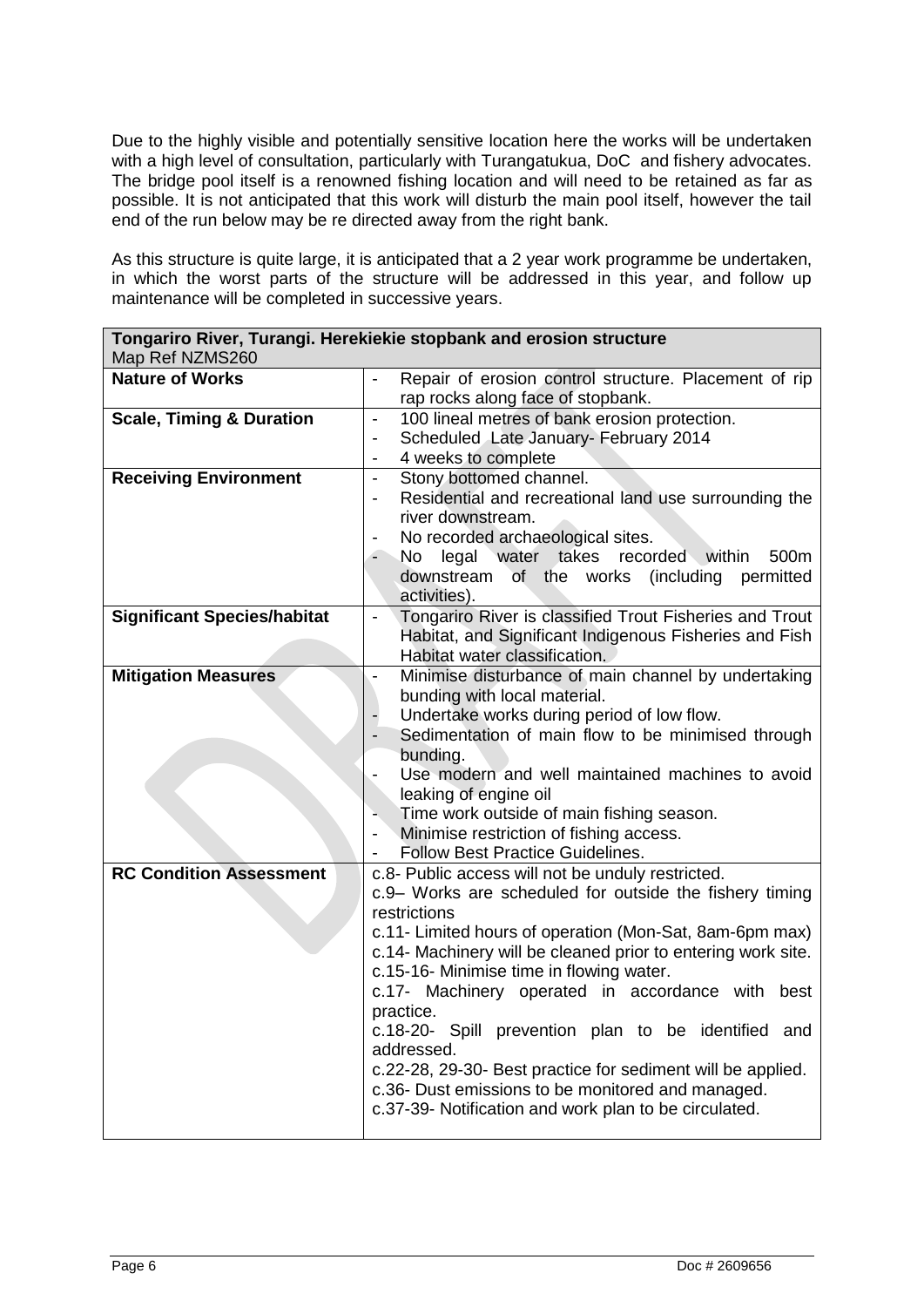



Fig 2. Location of works.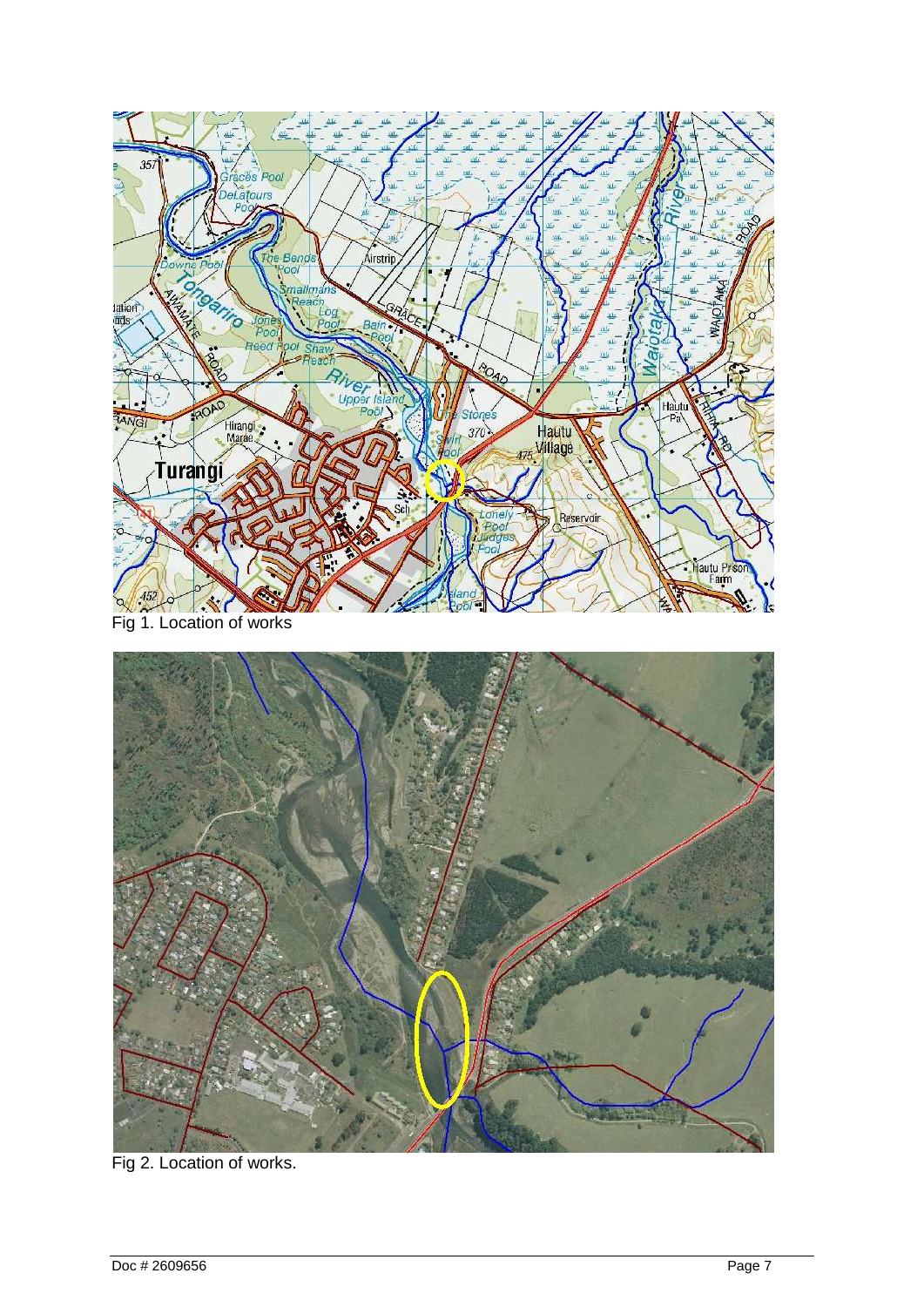

Fig 3. Access and work site description

## <span id="page-15-0"></span>**4.6 Tongariro River Vegetation Management**

River flood modeling of the outcome of the 2011/12 removal of scrub and willow infestation from the floodway shows that the 100 yr modeled flood level adjacent to Tongariro Lodge have been lowered due to this vegetation management.

The bulk of this area has mostly been mechanically cleared with some of the smaller vegetation established in the last few years sprayed. For the continued elimination of willow and other larger woody species within the floodway further work will be required on an ongoing basis to keep these areas free of dense vegetation that impede flood flows (Map 8). Low growing vegetation or grass varieties are the preferred species for ground cover within the floodway. This vegetation cover should be fully achieved in the next 3-4 years but as stated this will require continued vegetation management.

Similarly above the bridge some vegetation clearing is required. This will be carried out in the main using chemical rather than mechanical means. The areas identified in map 9 have been identified due to the vegetation at these sites restricting the floodway such that there is additional pressure on existing riprap structures. The existing stop-bank freeboard in this reach of floodway above the bridge exceeds the design and currently does not require any gravel extraction.

As stipulated by permitted activity rules, notification for the spray works will be via advertisements placed in local papers advising of the spray programme for Tongariro for the 2013-14 season. In addition, appropriate signage will be in place in the days leading up to spray programme as well as while the spraying is being undertaken.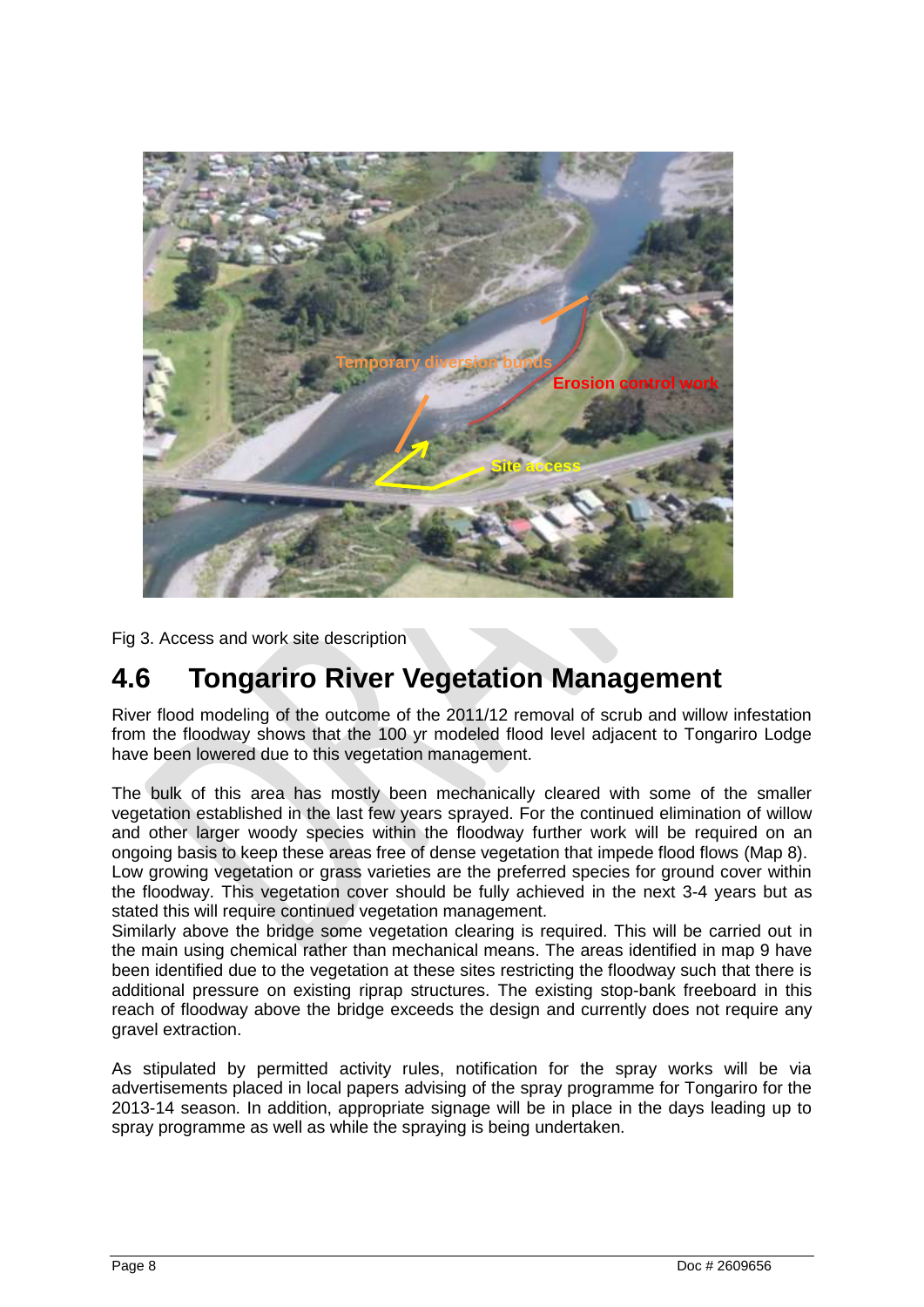Chemicals used for each spray programme will be assessed to be appropriate for the site and purpose. All spraying will be undertaken by Growsafe accredited contractors.



Fig 4. Vegetation management downstream SH1 bridge



Fig 5. Vegetation management upstream SH1 Bridge.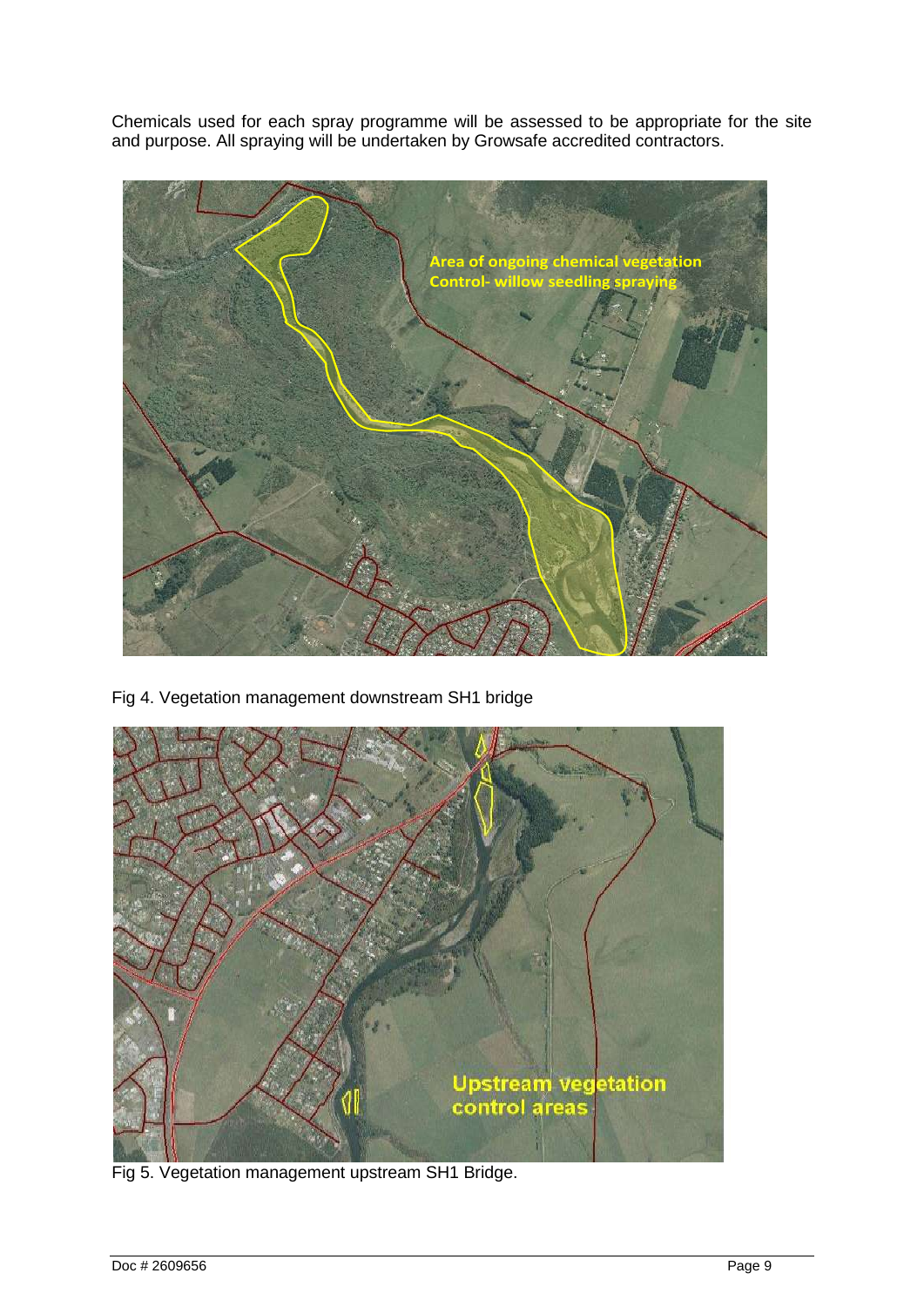## <span id="page-17-0"></span>**5 Appendix One: Resource Consent Conditions.**

### **General Conditions for Resource Consent Numbers 121305 and 121306**

- 1. The activities authorised by this consent shall be undertaken in general accordance with the documents titled *"Land Use & Water Resource Consent Application and Assessment of Environmental Effects for the Tongariro River Gravel Management - Revised October 2010"*, Sherie McHardy, Taupo Planning Consultant & Design Services except as otherwise identified in the following resource consent conditions.
- 2. A copy of this resource consent shall be kept onsite at all times that physical works authorised by this consent are being undertaken, and shall be produced without unreasonable delay upon request from a servant or agent of the Waikato Regional Council.
- 3. The Consent Holder shall notify the Waikato Regional Council in writing of the commencement of activities authorised by this consent, at least 5 days prior to discrete sections of work authorised by this consent commencing.
- 4. The Consent Holder shall appoint a representative(s) prior to the exercise of this resource consent, who shall be the Waikato Regional Council"s principal contact person(s) in regard to matters relating to this resource consent. The Consent Holder shall inform the Waikato Regional Council of the representative's name and how they can be contacted at least 1 working day prior to the commencement of the works authorised by this resource consent*.* Should the representative(s) change during the term of this resource consent, the Consent Holder shall immediately inform the Waikato Regional Council and shall also give written notice to the Waikato Regional Council of the new representative's name and contact details.
- 5. The Consent Holder shall arrange and conduct a pre-works site meeting each year that works are proposed and invite, with a minimum of 10 working days notice, the parties listed in condition 38, the Waikato Regional Council Resource Use Group, the site representative(s) appointed under condition 4 of this consent, the contractor if known, and any other party representing the consent holder, prior to commencing the consultative phase of each Proposed Annual Works Programme detailed in condition 37 below.

 *Advice Note: In the case that any of the invited parties, other than the site representative does not attend this meeting, the consent holder will have complied with this condition, provided the invitation requirement is met.* 

6. The Consent Holder shall be responsible for all contracted operations related to the exercise of this resource consent, and shall ensure contractors are made aware of the conditions of this resource consent relevant to their work area, and comply with those conditions.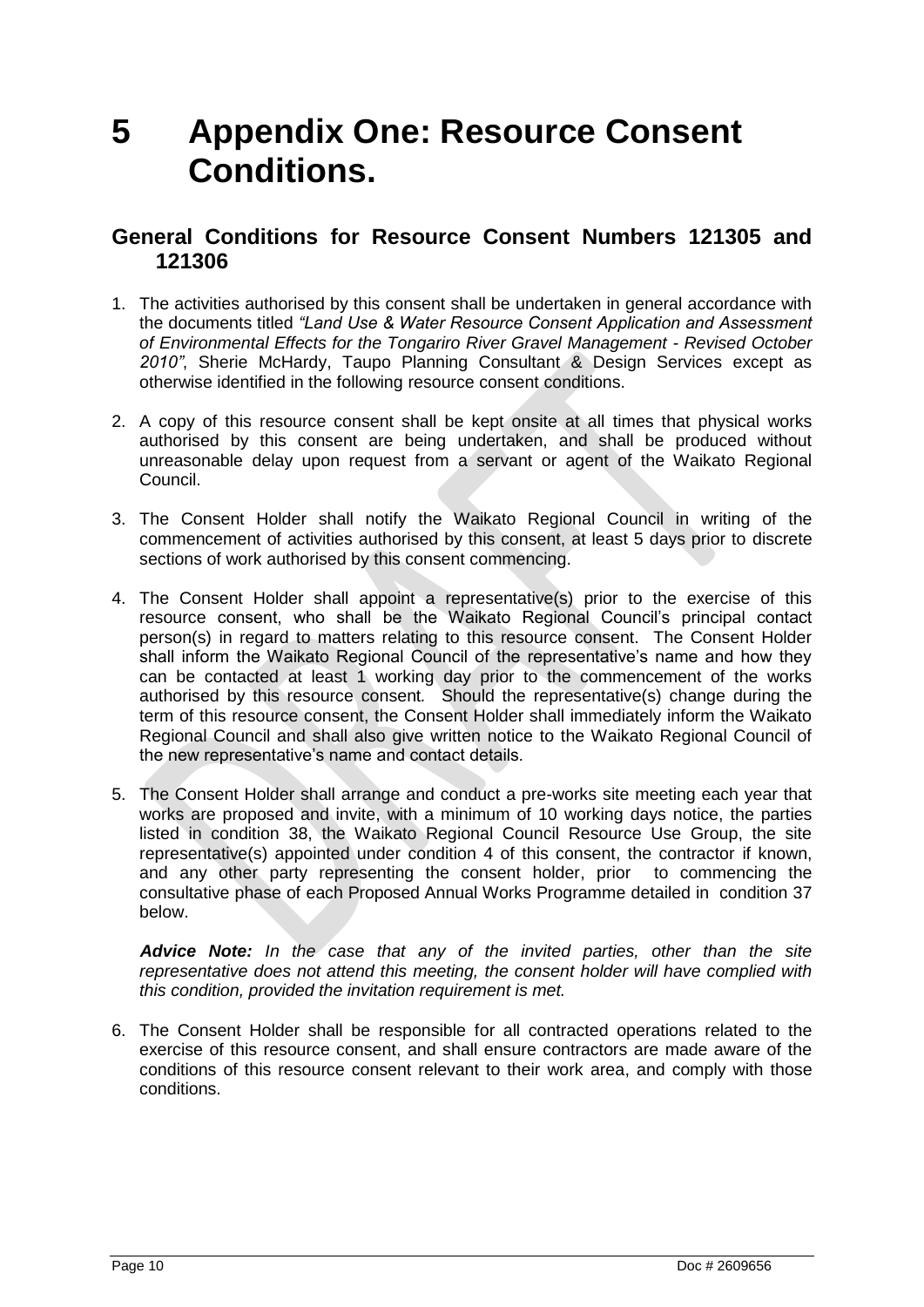### **Notices**

- 7. The Consent Holder shall erect and maintain notices upstream and downstream of each section of the works not less than 5 working days prior to the commencement of the works. These notices shall provide appropriate warning of:
	- a) the proposed works;
	- b) any relevant safety advice;
	- c) the period over which these works will be occurring.

### **Access to Tongariro River**

8. The Consent Holder shall, in respect of the works authorised by this resource consent, maintain any existing public access at any location where works authorised by this consent are carried out except where the public are required to be excluded for safety purposes. In the latter situation, every effort must be made to ensure that through or bypass access to up or down river locations is either available or provided.

### **Timing of Works**

- 9. Works authorised by this consent shall not be undertaken in the wet river channel during the months May to October inclusive each year, except where:
	- a) flood flows have resulted in stopbank freeboard loss and the remaining freeboard in the reach upstream of the bridge being less than 150mm and/or the remaining freeboard in the reach downstream of the bridge being less than 400mm; or,
	- b) there is a reduction in a cross sectional area which is more than the product of 0.30 times the design width at the design flood level, or
	- c) erosion control works to maintain the integrity of the Tongariro River Flood Control Scheme are required.
- 10. The Consent Holder shall provide survey information to the Waikato Regional Council confirming the trigger levels set in 9a or 9b above have been met prior to undertaking works provided by condition 9.
- 11. Works may be undertaken up to a maximum of 10 hours per day during the period 8am to 6pm; and, up to six days per week Monday to Saturday. No works shall be undertaken on a Sunday or a Public Holiday.
- 12. The Department of Conservation shall be notified prior to any works occurring during the months of May to October.
- 13. The Consent Holder shall check daily and weekly weather forecasts. In the event of a rain forecast which could result in flood flows which may, in conjunction with undertaking the works authorised by this consent, adversely affect the Tongariro River environment, the works shall be postponed, or be suspended if already commenced, and all machinery shall be removed from the river bed and flood plain until the identified flood risk has passed.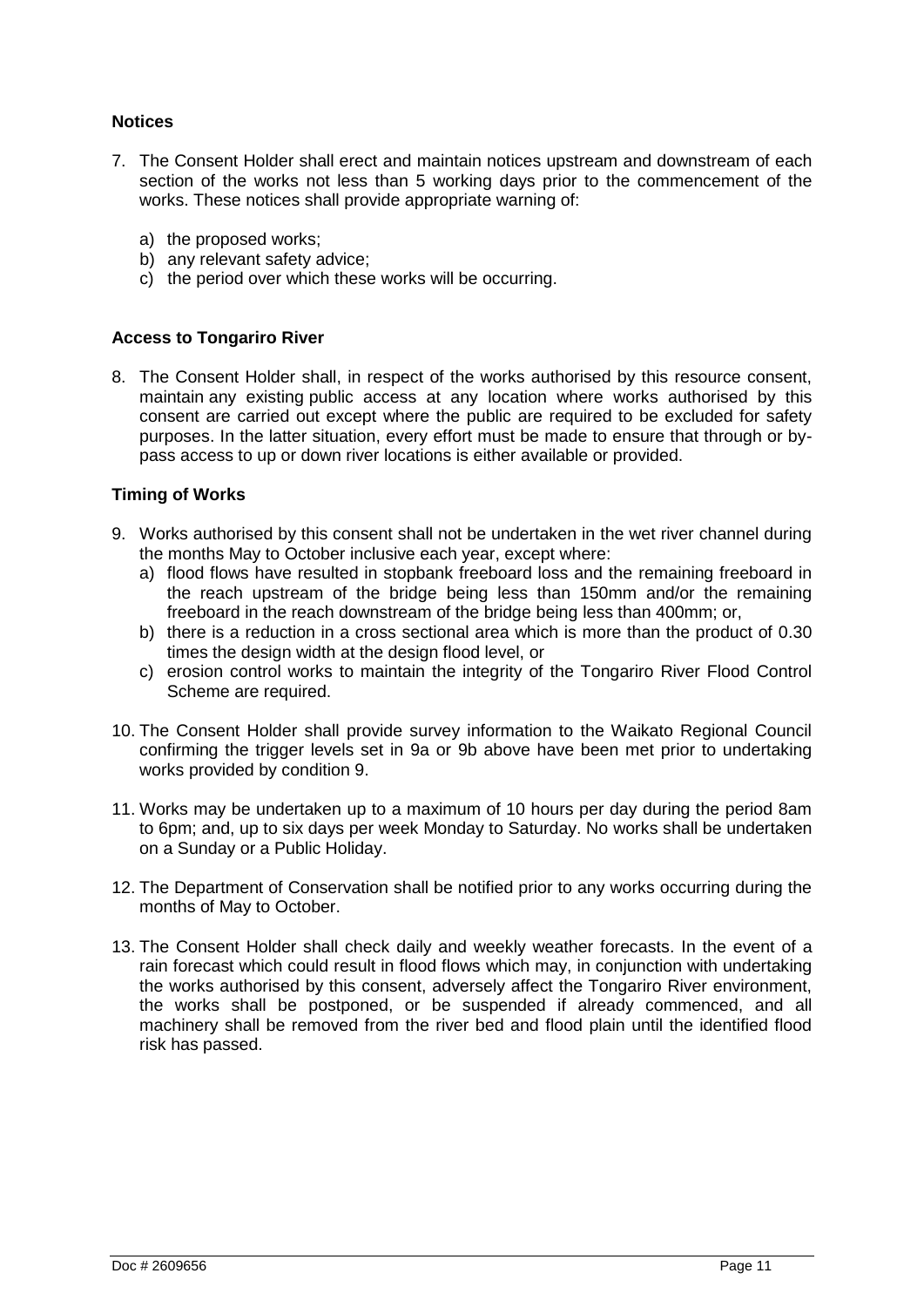### **Machinery Maintenance and Hazardous Substances Spill Prevention and Response Plan**

- 14. The Consent Holder shall ensure that all machinery used in the exercising of this consent is cleaned prior to being transported to the construction site to ensure that all seed and/or plant matter has been removed.
- 15. All machinery, including bulldozers, loaders, diggers and trucks, shall be operated in a manner so as to minimise time spent in flowing water.
- 16. No river-bed material extraction shall be undertaken in flowing water.
- 17. The Consent Holder shall ensure that all machinery shall be maintained and operated in a manner which ensures that spillages of fuel, oil and similar contaminants are prevented. Particular care shall be taken during refuelling and machinery servicing and maintenance. Such activities shall be carried out away from any water body and in such a manner that any spillage can be contained so it does not enter the Tongariro River.
- 18. The Consent Holder shall provide the Waikato Regional Council with a "Spill Prevention and Response Plan" at least 20 working days prior to the commencement of activities authorised by this consent. This Plan shall be submitted to the Waikato Regional Council for their written approval, acting in a technical certification capacity. The aim of the Plan shall be to minimise the possibility of contamination of water. This Plan shall address, but not necessarily be limited to, the following matters:
	- a) a list of the hazardous materials and their quantities kept on site and their storage details;
	- b) the prevention measures that will be undertaken on site in order to avoid a spill of hazardous materials;
	- c) the equipment available to contain and/or remove spills of hazardous materials;
	- d) specific procedures and measures that will be undertaken when machinery is operating within close proximity to water bodies that are designed to minimise the risk of any spillages or significant leakages of hazardous materials entering the water body;
	- e) the training staff will receive in the use of hazardous materials spill prevention, containment and clean up measures and associated equipment;
	- f) how the disposal of any contaminated materials arising from spills or leakages of hazardous materials will be undertaken; and,
	- g) the procedures involved in reporting of any such incidents to the Waikato Regional Council.
- 19. The Consent Holder shall in exercising this consent comply with the approved "Spill Prevention and Response Plan". Any subsequent changes to the "Spill Prevention and Response Plan" shall only be made with the prior written approval of the Waikato Regional Council, acting in a technical certification capacity.
- 20. The Consent Holder shall notify the Waikato Regional Council and the Department of Conservation as soon as is practicable, and as a minimum requirement within 12 hours, of the Consent Holder becoming aware of a spill of hazardous materials, fuel, oil, hydraulic fluid or other similar contaminants. The Consent Holder shall, within 7 days of the incident occurring, provide a written report to the Waikato Regional Council, identifying the following:
	- a) the possible causes;
	- b) steps undertaken to remedy the effects of the incident; and,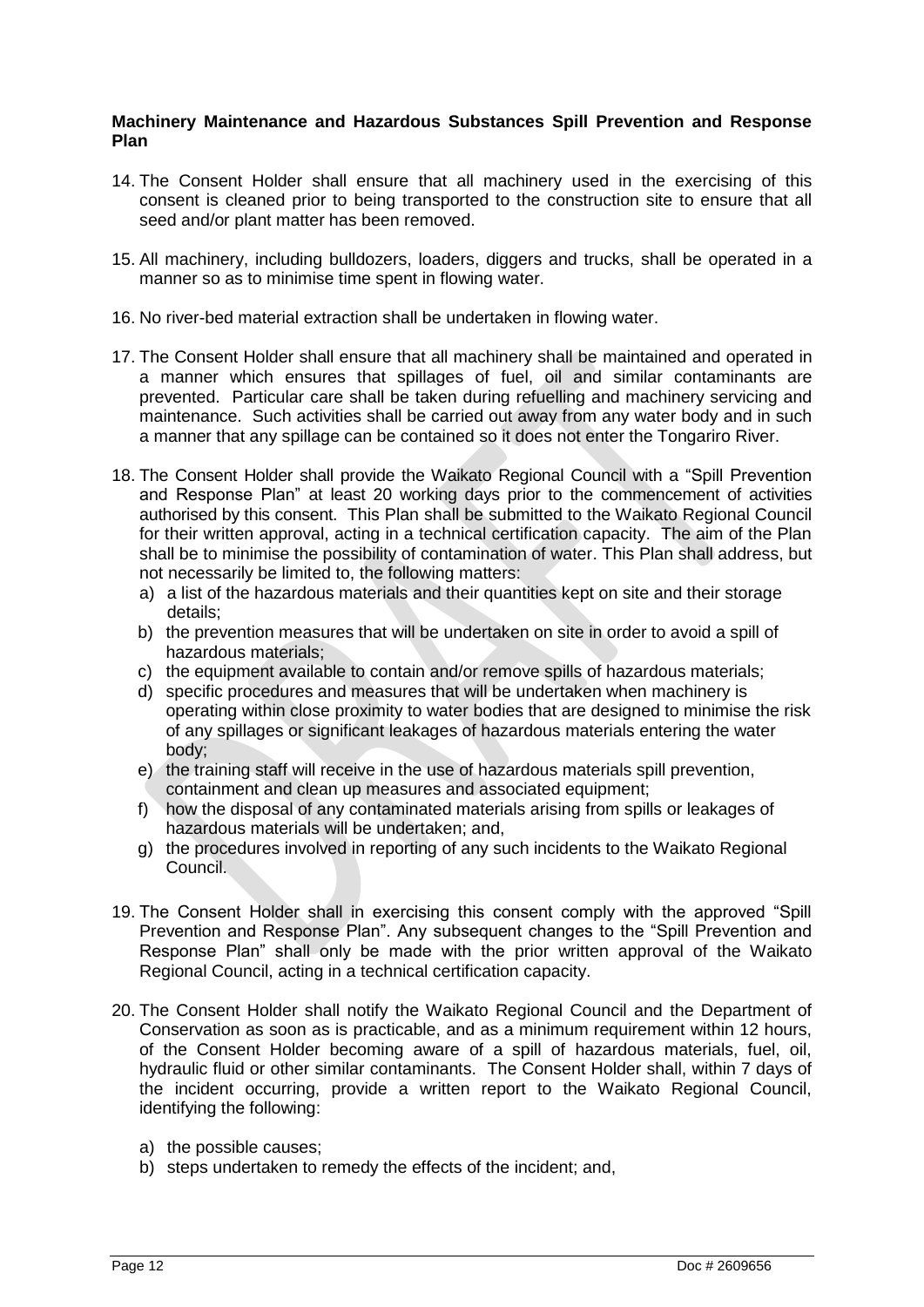c) any additional measures that will be undertaken to avoid future spills.

### **Responsibility for Erosion Control Works**

21. The Consent Holder shall be responsible for the provision and maintenance of any erosion control works that may be necessary as a result of the exercise of this resource consent.

#### **Sediment Control and Debris Removal**

- 22. The Consent Holder shall ensure that sediment losses to natural water arising from the exercise of this resource consent are minimised for the duration of the works and during the term of this consent.
- 23. Stormwater runoff from the river-bed material extraction area access road shall be controlled to such an extent that it is discharged into the ground and not discharged directly into the Tongariro River.
- 24. River-bed material shall only be removed below the adjacent River water level when the excavation site is bunded from direct surface connection with the River.
- 25. Excavations below water level shall be backfilled to a level not deeper than 1m below the adjacent river channel water level using river bed material from within the site. Inlet and outlet channels shall be provided to a depth similar to that of the completed backfilled area to maximise continuous river flows through the site. A minimum buffer of 10m from the undisturbed river channels shall be left intact.
- 26. Debris collected during river-bed material extraction shall be removed from the river bed and the floodplain of the river.
- 27. Should the works authorised by this consent cause a conspicuous change in the visual clarity of the river after a mixing distance of 100 metres downstream from the activity, then the consent holder or its delegate shall measure the concentration of suspended solids in the river at this location and upstream from the activity and provide those measurements to the Waikato Regional Council within 10 working days.
- 28. The activities authorised by this consent shall not result in any of the following standards in the Tongariro River being breached after reasonable mixing and at a point 100m downstream of the works:
	- a) black disc horizontal visibility less than 1.6 metres;
	- b) a conspicuous change in the visual clarity of the river;
	- c) An increase in the concentration of suspended solids above  $25g/m<sup>3</sup>$  after a mixing distance of 100 metres downstream from the activity except when the concentration of suspended solids in the Tongariro River above the work site is greater than  $25$ g/m<sup>3</sup>. Then there shall not be any increase in the Tongariro River suspended solids concentration as a result of the activity.

#### **Flow Diversion and Re-contouring**

29. The Consent Holder shall, immediately after the construction of each temporary diversion bund either maintain fish passage past the bund or, in conjunction with the Department of Conservation, salvage any fish stranded in pools in the diverted section of river channel and return them to the main channel of the Tongariro River.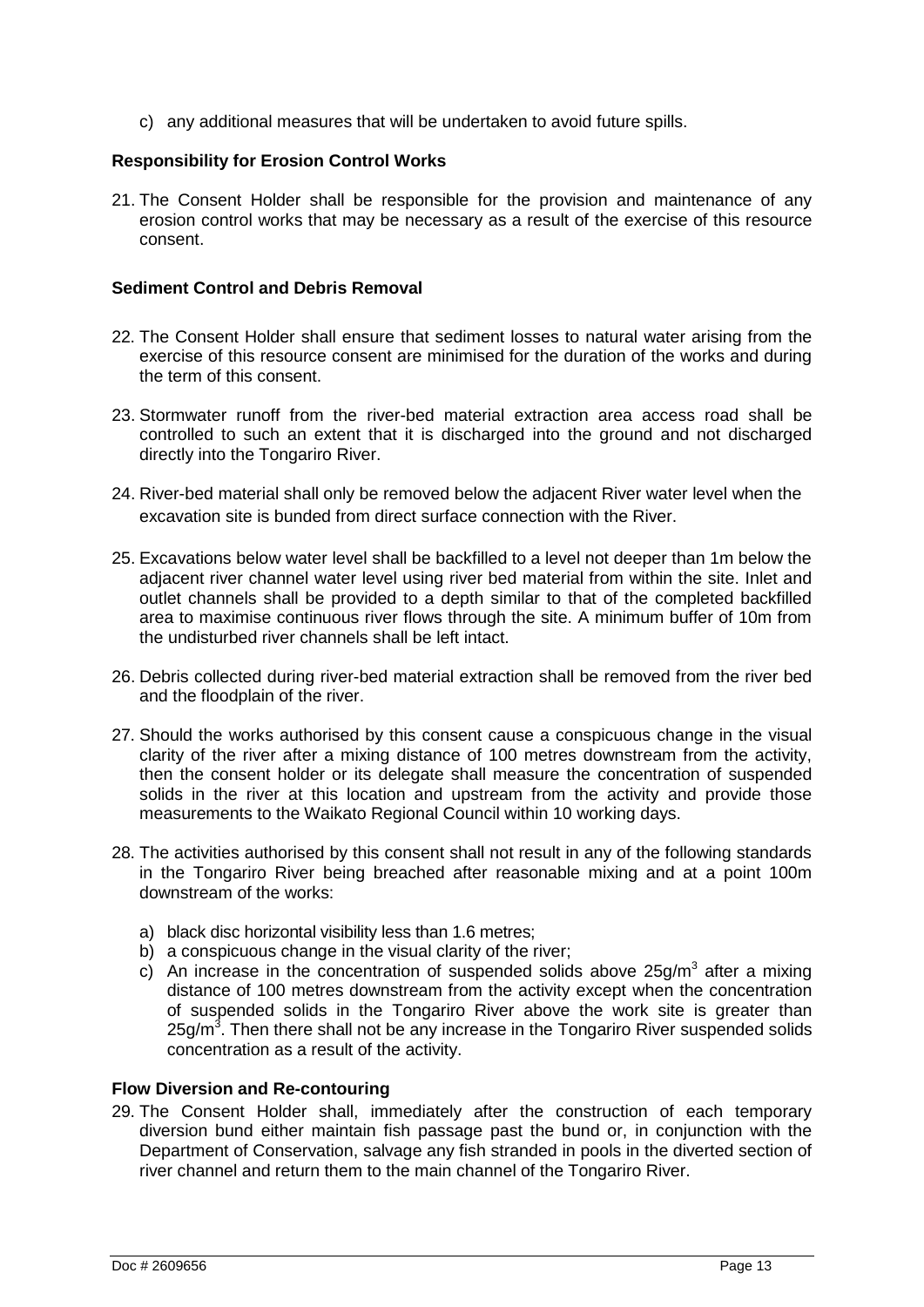30. Except as provided for by conditions 24-25, on completion of river-bed material extraction at any one location, the Consent Holder shall re-contour the surface of the extraction area back to its original form, to the satisfaction of an officer of the Waikato Regional Council"s Resource Use Group.

### **Erosion Control Structures**

- 31. Structures and floodways in the immediate vicinity of structures shall be maintained clear of debris.
- 32. Structures shall not decrease the cross sectional area of the river.
- 33. All construction materials and equipment shall be removed from the river upon completion of the activity.
- 34. Where the weight of the structure is insufficient to keep it in place it shall be permanently anchored to the bed of the river.
- 35. All structures shall be maintained in a structurally sound condition at all times.

### **Dust Emissions**

36. All activities undertaken on site shall be conducted and managed in a manner that ensures that all dust emissions are kept to a practicable minimum. To this end there shall be no discharge of dust as a result of the activities authorised by this consent that causes an objectionable or offensive effect beyond the boundary of the property on which works are authorised by this consent.

### **Proposed Annual Works Programme**

37. The Consent Holder shall prepare a Proposed Annual Works Programme including (but not limited to) the following:

a) details of scheduled works and maintenance requirements authorised by this consent that are to be carried out for the 12 months commencing 1 November including a description of the nature, scale and location of the works; and

- b) the proposed timing of the works; and
- c) any contingency procedures that may be required for specific activities; and
- d) any specific mitigation measures that will be undertaken; and
- e) riparian planting proposed using eco-sourced indigenous plants;

Any changes to the Proposed Annual Works Programme (with the exception of works required to be undertaken without delay, for example, unscheduled works in response to flood events) shall be advised in writing by the Consent Holder to the Waikato Regional Council within 10 working days of the work commencing.

- 38. The Consent Holder shall distribute the Proposed Annual Works Programme required by condition 37, to the following parties on or before 30 June each year requesting comment(s) on the proposed works (if any) to be provided in writing within 20 working days of receipt:
	- a) Department of Conservation;
	- b) Tongariro and Lake Taupo Anglers Club Inc.;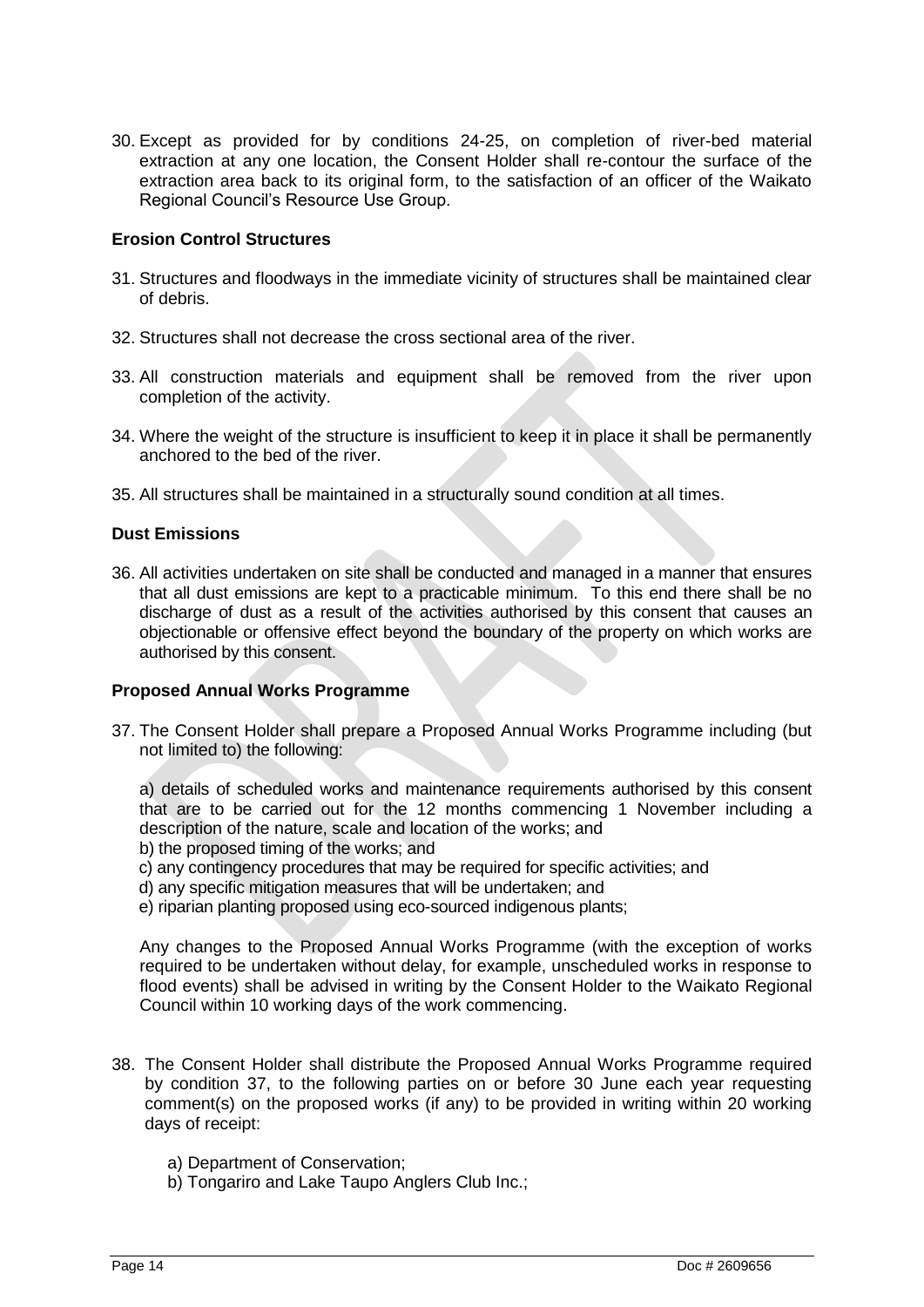- c) Advocates for the Tongariro River;
- d) Taupo Fishery Advisory Committee via DOC;
- e) Tuwharetoa Maori Trust Board; and
- f) Ngati Turangitukua,
- g) Genesis Energy; and,
- h) Waipapa and Tokaanu Maori Lands Trust.

 Comments received by the Consent Holder from the above parties regarding the proposed works shall be copied to the Waikato Regional Council.

 Any changes to the Proposed Annual Works Programme (with the exception of works required to be undertaken without delay, for example, unscheduled works in response to flood events) shall be advised in writing to the groups listed in this condition.

39. The Consent Holder shall address any comments from the parties listed in condition 38, and upon completion of any related changes to the Proposed Annual Works Programme, advise these parties in writing of any changes. The Consent Holder shall submit the Proposed Annual Works Programme to the Waikato Regional Council prior to 1 October annually. The Consent Holder shall not commence these works until the Proposed Annual Works Programme has been approved by the Waikato Regional Council acting in a technical certification capacity.

### **Tangata Whenua Values**

- 38. In the event that any archaeological remains are discovered, the works shall cease immediately in the vicinity of the discovery, and Tangata Whenua, the Historic Places Trust and the Waikato Regional Council shall be notified as soon as practicable and within 48 hours of a discovery. Works may recommence with the written approval of the Waikato Regional Council. Such approval shall only be given after the Waikato Regional Council has considered:
	- a) Tangata Whenua interests and values,
	- b) the Consent Holder's interests.
	- c) Historic Places Trust advice, and
	- d) any archaeological or scientific evidence.

### **Review**

- 39. During the April to June period each year for the term of this consent Waikato Regional Council Resource Use Group may, following service of notice on the Consent Holder, commence a review of this consent under section 128(1) of the Resource Management Act 1991, for the following purposes:
	- a) To review the effectiveness of the conditions of this resource consent in avoiding or mitigating any adverse effects on the environment from the exercise of this resource consent and if necessary to avoid, remedy or mitigate such effects by way of further or amended conditions; or
	- b) To review the adequacy of and the necessity for monitoring undertaken by the Consent Holder and specifically to review the method and frequency of record collection for the purposes of determining the most appropriate method and frequency; or
	- c) If necessary and appropriate, to require the holder of this resource consent to adopt the best practicable option to remove or reduce adverse effects on the environment.